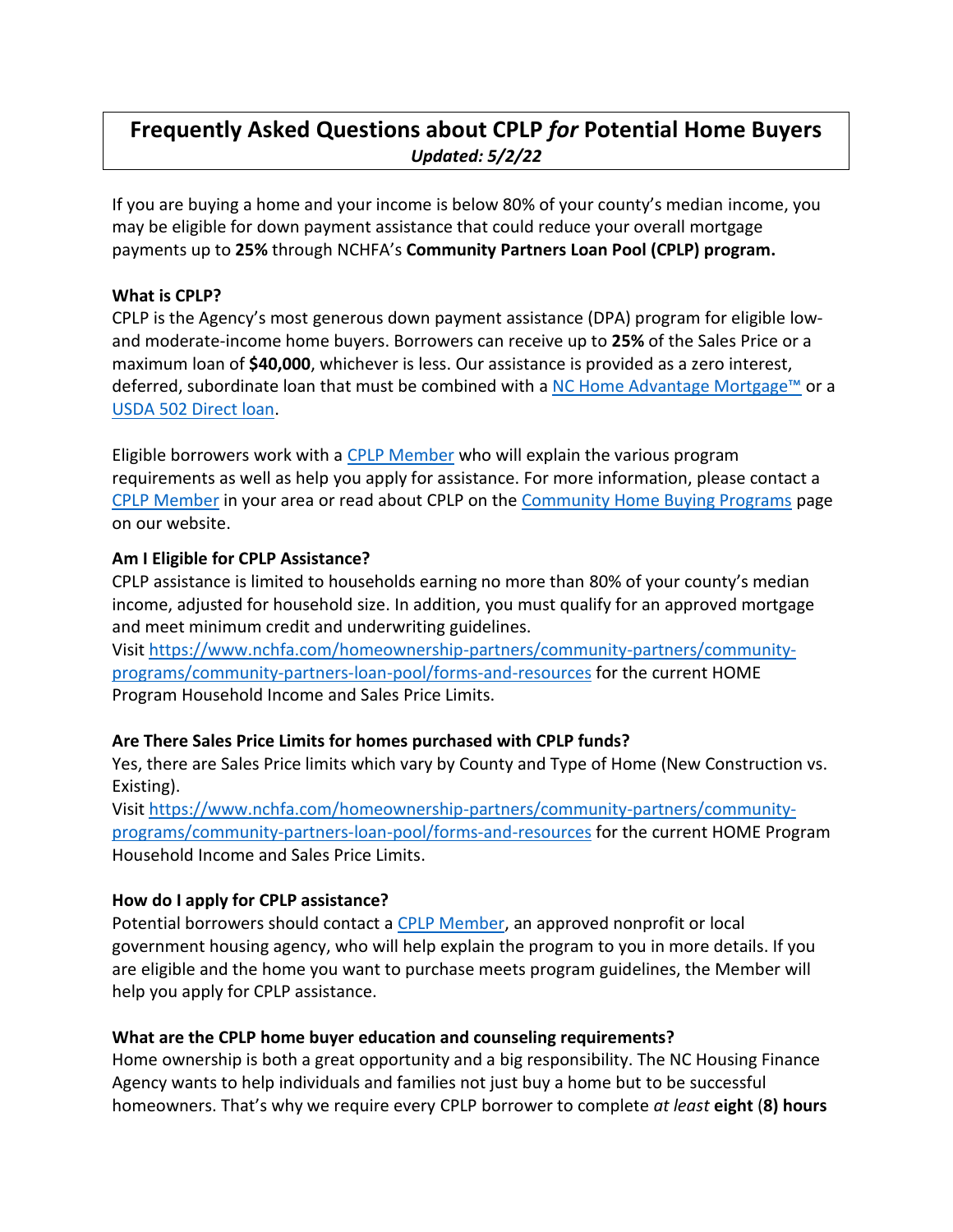of home buyer education and pre-purchase counseling provided by the [CPLP Member](https://www.nchfa.com/homeownership-partners/community-partners/current-community-partners) or an approved provider. For more information, please contact [a CPLP Member.](https://www.nchfa.com/homeownership-partners/community-partners/current-community-partners)

## **Which mortgage lenders can I use with CPLP assistance?**

CPLP borrowers have two options:

- 1. The majority of borrowers work with a participating **[NC Home Advantage](https://www.nchfa.com/home-buyers/buy-home/nc-home-advantage-mortgage) Mortgage™** lender. To find one in your area, please visit the **Find a Lender page on the NCHFA website**.
- 2. Borrowers purchasing a home in a rural community can use a **USDA [502-Direct Loan](https://www.rd.usda.gov/programs-services/single-family-housing-programs/single-family-housing-direct-home-loans)**. For more info on 502 loans, please contact your area USDA [Rural Development office.](https://www.rd.usda.gov/programs-services/single-family-housing-programs/single-family-housing-direct-home-loans/nc)

## **What is pre-approval?**

Meeting with a lender to be "pre-approved" for a mortgage is an important step for potential borrowers to take in the home buying process. It will help determine if you are "mortgage ready" as well as let you know how much you can borrow from of the lender. The loan amount is based on information you provide to the lender.

However, before you go to a lender, you should complete a home buyer education class to learn more about the entire home buying process. You can contact a [CPLP Member](https://www.nchfa.com/homeownership-partners/community-partners/current-community-partners) to sign up for one of their home buyer classes.

# **What are the required home inspections for CPLP?**

As you look at possible homes to purchase, please keep in the mind that CPLP requires the following home inspections:

- **Newly Constructed** homes, a Certificate of Occupancy or CO is required.
- **Existing Homes: >** Home Inspection by a N.C. licensed Inspector
	- > Minimum Housing Code Inspection or a Housing Quality Standards (HQS) Inspection, whichever is applicable.

Please note that NCHFA requires additional information on homes more than 10 years old. Contact a [CPLP Member](https://www.nchfa.com/homeownership-partners/community-partners/current-community-partners) for more information.

# **When do I repay my CPLP Loan?**

Your CPLP assistance is structured as no interest, deferred payment loan with a term that matches the 1ST Mortgage, which is 30 years. This means you don't have to make any monthly payments on your CPLP loan for up to 30 years.

Please note that your loan is *not* f**orgiven** over time like the [NC Home Advantage](https://www.nchfa.com/home-buyers/buy-home/nc-home-advantage-mortgage)™ down [payment assistance programs.](https://www.nchfa.com/home-buyers/buy-home/nc-home-advantage-mortgage)

At the end of 30 years, the entire CPLP loan amount is due and payable to NCHFA but with no interest. If the borrower cannot pay the loan off in full, they can make payment arrangements with NCHFA.'s servicing department. However, most borrowers will sell their home well before the 30-year term ends and use the sales proceeds to pay off their CPLP loan.